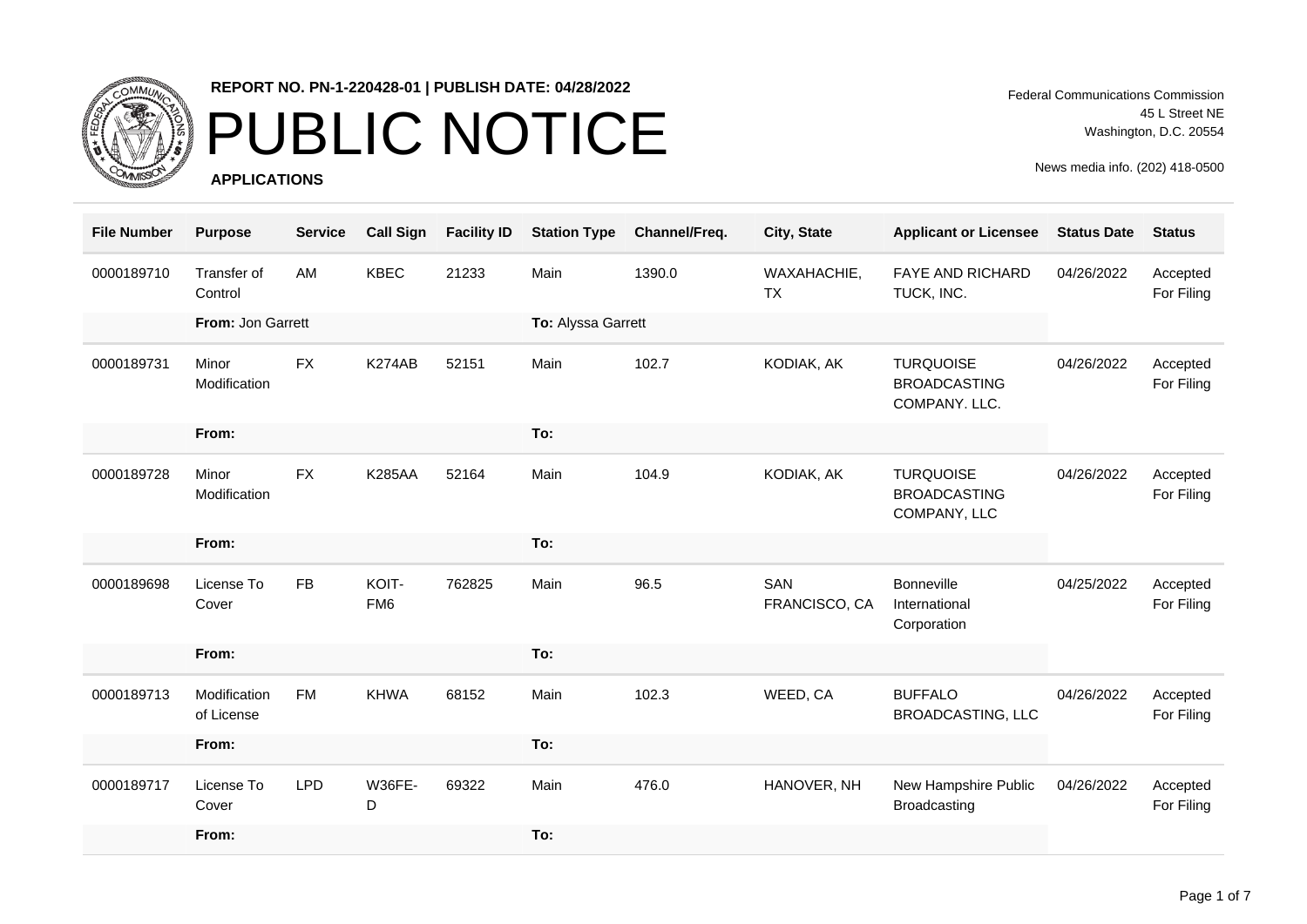

# PUBLIC NOTICE

**APPLICATIONS**

Federal Communications Commission 45 L Street NE Washington, D.C. 20554

| <b>File Number</b> | <b>Purpose</b>        | <b>Service</b> | <b>Call Sign</b>         | <b>Facility ID</b> | <b>Station Type</b> | Channel/Freq. | City, State             | <b>Applicant or Licensee</b>                                | <b>Status Date</b> | <b>Status</b>          |
|--------------------|-----------------------|----------------|--------------------------|--------------------|---------------------|---------------|-------------------------|-------------------------------------------------------------|--------------------|------------------------|
| 0000189700         | License To<br>Cover   | <b>FB</b>      | KOIT-<br>FM8             | 762827             | Main                | 96.5          | SAN<br>FRANCISCO, CA    | <b>Bonneville</b><br>International<br>Corporation           | 04/25/2022         | Accepted<br>For Filing |
|                    | From:                 |                |                          |                    | To:                 |               |                         |                                                             |                    |                        |
| 0000189740         | Renewal of<br>License | FL.            | WYCO-<br><b>LP</b>       | 192835             |                     | 106.1         | YORK, PA                | FIRST SAINT JOHN'S<br><b>EVANGELICAL</b><br>LUTHERAN CHURCH | 04/26/2022         | Accepted<br>For Filing |
|                    | From:                 |                |                          |                    | To:                 |               |                         |                                                             |                    |                        |
| 0000189692         | License To<br>Cover   | <b>FB</b>      | KMVQ-<br>FM <sub>5</sub> | 762831             | Main                | 99.7          | SAN<br>FRANCISCO, CA    | Bonneville<br>International<br>Corporation                  | 04/25/2022         | Accepted<br>For Filing |
|                    | From:                 |                |                          |                    | To:                 |               |                         |                                                             |                    |                        |
| 0000189687         | License To<br>Cover   | <b>FB</b>      | KBLX-<br>FM4             | 762864             | Main                | 102.9         | BERKELEY, CA            | <b>Bonneville</b><br>International<br>Corporation           | 04/25/2022         | Accepted<br>For Filing |
|                    | From:                 |                |                          |                    | To:                 |               |                         |                                                             |                    |                        |
| 0000189707         | Minor<br>Modification | <b>FM</b>      | WCGY-<br><b>FM</b>       | 762191             | Main                | 97.3          | JEFFERSON,<br><b>NH</b> | Lakes Media, LLC                                            | 04/26/2022         | Accepted<br>For Filing |
|                    | From:                 |                |                          |                    | To:                 |               |                         |                                                             |                    |                        |
| 0000189699         | License To<br>Cover   | <b>FB</b>      | KOIT-<br>FM7             | 762826             | Main                | 96.5          | SAN<br>FRANCISCO, CA    | <b>Bonneville</b><br>International<br>Corporation           | 04/25/2022         | Accepted<br>For Filing |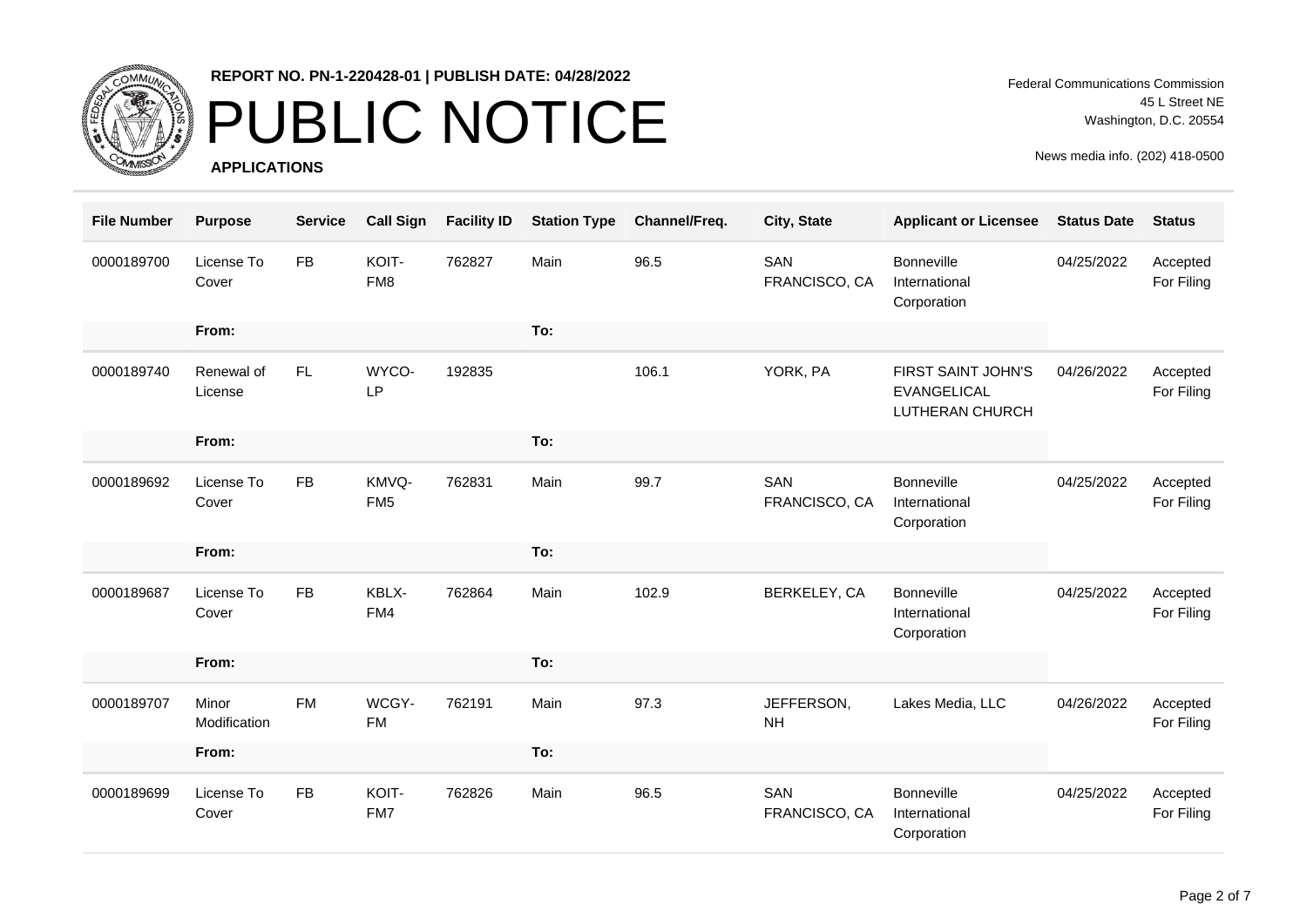

# PUBLIC NOTICE

**APPLICATIONS**

Federal Communications Commission 45 L Street NE Washington, D.C. 20554

| <b>File Number</b> | <b>Purpose</b>                     | <b>Service</b> | <b>Call Sign</b> | <b>Facility ID</b> | <b>Station Type</b> | Channel/Freq. | City, State                   | <b>Applicant or Licensee</b>                      | <b>Status Date</b> | <b>Status</b>          |
|--------------------|------------------------------------|----------------|------------------|--------------------|---------------------|---------------|-------------------------------|---------------------------------------------------|--------------------|------------------------|
|                    | From:                              |                |                  |                    | To:                 |               |                               |                                                   |                    |                        |
| 0000189711         | Transfer of<br>Control             | <b>FX</b>      | <b>K256DE</b>    | 202220             |                     | 99.1          | WAXAHACHIE,<br><b>TX</b>      | FAYE AND RICHARD<br>TUCK, INC.                    | 04/26/2022         | Accepted<br>For Filing |
|                    | From: Jon Garrett                  |                |                  |                    | To: Alyssa Garrett  |               |                               |                                                   |                    |                        |
| 0000187916         | Renewal of<br>License<br>Amendment | <b>DTV</b>     | <b>KTWU</b>      | 70938              | Main                | 11            | TOPEKA, KS                    | <b>WASHBURN</b><br>UNIVERSITY OF<br><b>TOPEKA</b> | 04/26/2022         | Received               |
|                    | From:                              |                |                  |                    | To:                 |               |                               |                                                   |                    |                        |
| 0000189708         | License To<br>Cover                | <b>FX</b>      | <b>K269FG</b>    | 148509             |                     | 101.7         | ODESSA, TX                    | <b>FAMILY LIFE</b><br>BROADCASTING,<br>INC.       | 04/26/2022         | Accepted<br>For Filing |
|                    | From:                              |                |                  |                    | To:                 |               |                               |                                                   |                    |                        |
| 0000189690         | License To<br>Cover                | <b>FB</b>      | KBLX-<br>FM7     | 762868             | Main                | 102.9         | BERKELEY, CA                  | <b>Bonneville</b><br>International<br>Corporation | 04/25/2022         | Accepted<br>For Filing |
|                    | From:                              |                |                  |                    | To:                 |               |                               |                                                   |                    |                        |
| 0000189726         | License To<br>Cover                | <b>FX</b>      | K206BZ           | 76218              | Main                | 89.1          | <b>MANITOU</b><br>SPRINGS, CO | <b>Pikes Peak</b><br><b>Community College</b>     | 04/26/2022         | Accepted<br>For Filing |
|                    | From:                              |                |                  |                    | To:                 |               |                               |                                                   |                    |                        |
| 0000189709         | License To<br>Cover                | <b>LPD</b>     | WWKQ-<br>LD      | 60369              | Main                | 34            | QUEBRADILLAS<br>, PR          | <b>HC2 STATION</b><br>GROUP, INC.                 | 04/26/2022         | Accepted<br>For Filing |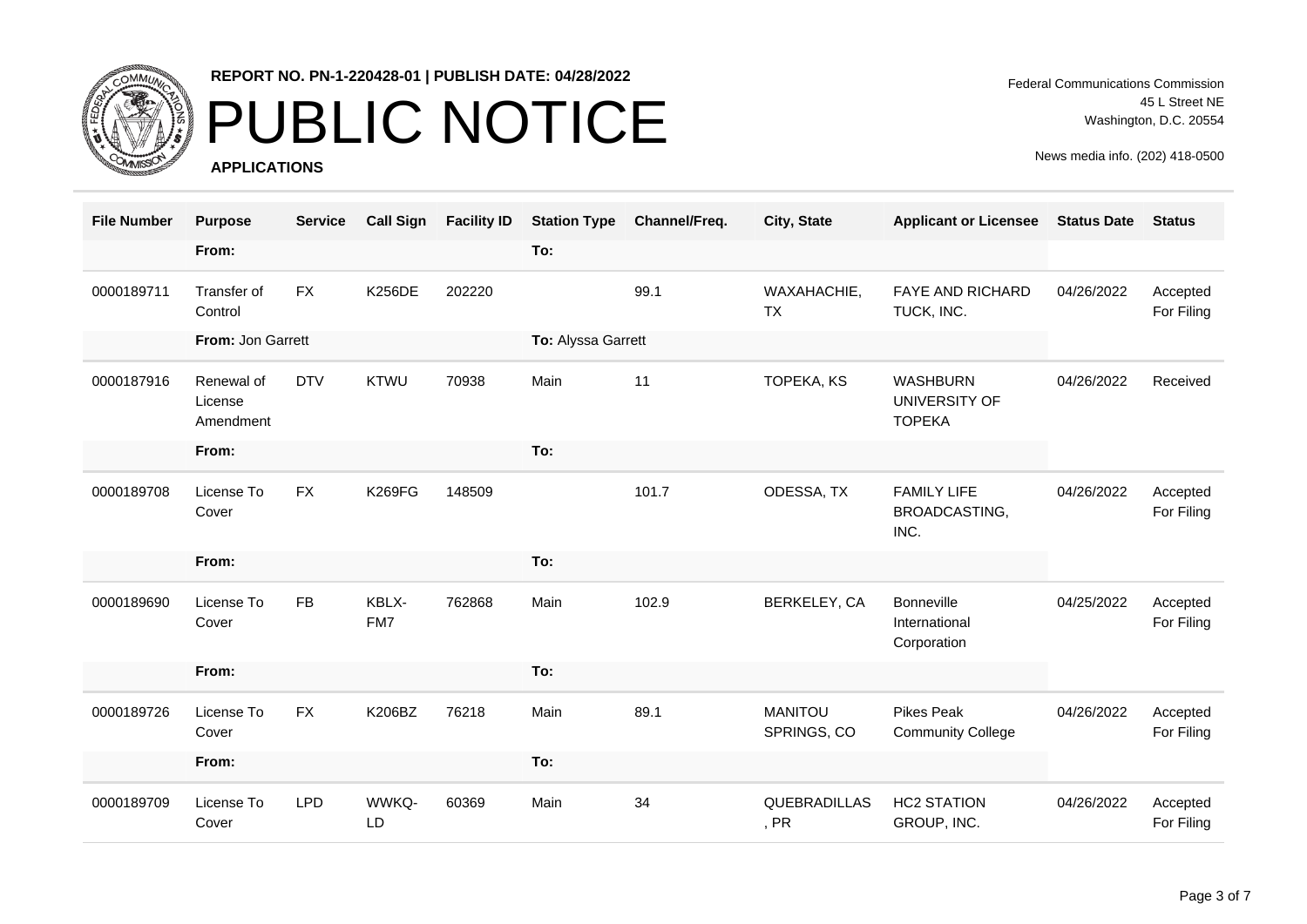

# PUBLIC NOTICE

**APPLICATIONS**

Federal Communications Commission 45 L Street NE Washington, D.C. 20554

| <b>File Number</b> | <b>Purpose</b>             | <b>Service</b> | <b>Call Sign</b>   | <b>Facility ID</b> | <b>Station Type</b> | Channel/Freq. | City, State          | <b>Applicant or Licensee</b>                                    | <b>Status Date</b> | <b>Status</b>          |
|--------------------|----------------------------|----------------|--------------------|--------------------|---------------------|---------------|----------------------|-----------------------------------------------------------------|--------------------|------------------------|
|                    | From:                      |                |                    |                    | To:                 |               |                      |                                                                 |                    |                        |
| 0000189720         | Modification<br>of License | <b>FM</b>      | <b>WYRO</b>        | 29601              | Main                | 98.7          | MCARTHUR, OH         | <b>JACKSON COUNTY</b><br>BROADCASTING,<br>INC.                  | 04/26/2022         | Accepted<br>For Filing |
|                    | From:                      |                |                    |                    | To:                 |               |                      |                                                                 |                    |                        |
| 0000189712         | Modification<br>of License | <b>FM</b>      | KSYC-<br><b>FM</b> | 15314              | Main                | 103.9         | YREKA, CA            | <b>BUFFALO</b><br><b>BROADCASTING, LLC</b>                      | 04/26/2022         | Accepted<br>For Filing |
|                    | From:                      |                |                    |                    | To:                 |               |                      |                                                                 |                    |                        |
| 0000189714         | Minor<br>Modification      | <b>LPD</b>     | K27DO-D            | 35466              | Main                | 548.0         | BEND, ETC., OR       | NPG of Oregon, Inc.                                             | 04/26/2022         | Accepted<br>For Filing |
|                    | From:                      |                |                    |                    | To:                 |               |                      |                                                                 |                    |                        |
| 0000189729         | Minor<br>Modification      | <b>FM</b>      | <b>KLHE</b>        | 767291             | Main                | 88.1          | HILO, HI             | <b>Educational Media</b><br>Foundation                          | 04/26/2022         | Accepted<br>For Filing |
|                    | From:                      |                |                    |                    | To:                 |               |                      |                                                                 |                    |                        |
| 0000189695         | License To<br>Cover        | <b>FB</b>      | KMVQ-<br>FM8       | 762833             | Main                | 99.7          | SAN<br>FRANCISCO, CA | <b>Bonneville</b><br>International<br>Corporation               | 04/25/2022         | Accepted<br>For Filing |
|                    | From:                      |                |                    |                    | To:                 |               |                      |                                                                 |                    |                        |
| 0000189696         | License To<br>Cover        | <b>FB</b>      | KOIT-<br>FM4       | 762699             | Main                | 96.5          | SAN<br>FRANCISCO, CA | <b>BONNEVILLE</b><br><b>INTERNATIONAL</b><br><b>CORPORATION</b> | 04/25/2022         | Accepted<br>For Filing |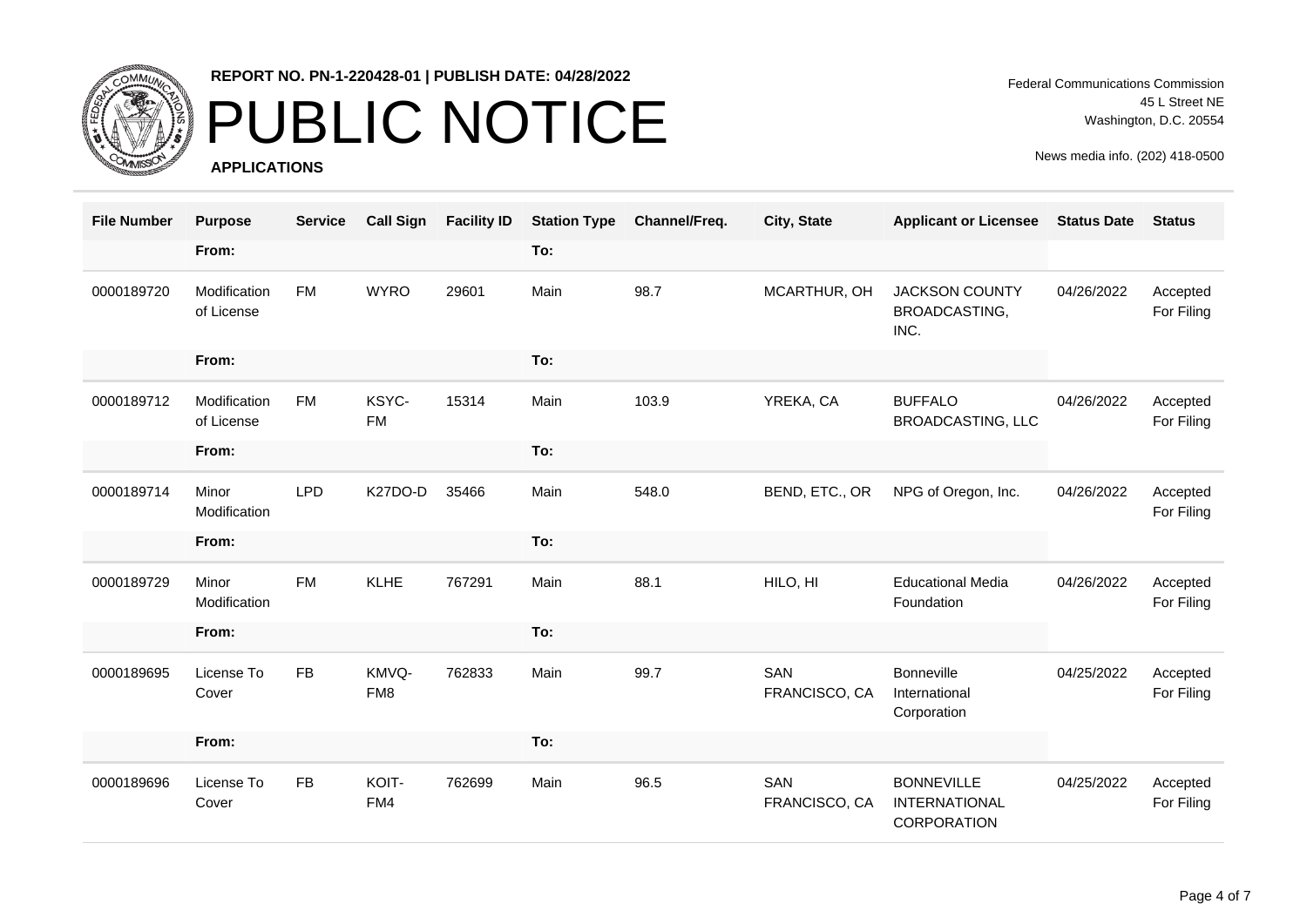

# PUBLIC NOTICE

**APPLICATIONS**

Federal Communications Commission 45 L Street NE Washington, D.C. 20554

| <b>File Number</b> | <b>Purpose</b>                                           | <b>Service</b> | <b>Call Sign</b>         | <b>Facility ID</b> | <b>Station Type</b>          | Channel/Freq.                    | City, State          | <b>Applicant or Licensee</b>                                                  | <b>Status Date</b> | <b>Status</b>          |
|--------------------|----------------------------------------------------------|----------------|--------------------------|--------------------|------------------------------|----------------------------------|----------------------|-------------------------------------------------------------------------------|--------------------|------------------------|
|                    | From:                                                    |                |                          |                    | To:                          |                                  |                      |                                                                               |                    |                        |
| 0000189693         | License To<br>Cover                                      | <b>FB</b>      | KMVQ-<br>FM <sub>6</sub> | 762832             | Main                         | 99.7                             | SAN<br>FRANCISCO, CA | Bonneville<br>International<br>Corporation                                    | 04/25/2022         | Accepted<br>For Filing |
|                    | From:                                                    |                |                          |                    | To:                          |                                  |                      |                                                                               |                    |                        |
| 0000189721         | Assignment<br>of<br>Authorization                        | <b>DTV</b>     | <b>KJNP-TV</b>           | 20015              | Main                         | 506.0                            | NORTH POLE,<br>AK    | <b>EVANGELISTIC</b><br><b>ALASKA</b><br><b>MISSIONARY</b><br>FELLOWSHIP, INC. | 04/26/2022         | Accepted<br>For Filing |
|                    | From: EVANGELISTIC ALASKA MISSIONARY<br>FELLOWSHIP, INC. |                |                          |                    |                              | To: Christian Broadcasting, Inc. |                      |                                                                               |                    |                        |
| 0000189719         | Minor<br>Modification                                    | FL.            | WXTF-<br>LP              | 193532             |                              | 97.9                             | HARRISVILLE,<br>MI   | Alcona Music Project,<br>Inc.                                                 | 04/26/2022         | Accepted<br>For Filing |
|                    | From:                                                    |                |                          |                    | To:                          |                                  |                      |                                                                               |                    |                        |
| 0000189746         | Assignment<br>of<br>Authorization                        | FL.            | WHEZ-<br>LP              | 131603             |                              | 95.9                             | HARTSVILLE,<br>SC    | <b>LIGHTHOUSE</b><br><b>GOSPEL NETWORK</b>                                    | 04/26/2022         | Accepted<br>For Filing |
|                    | From: Lighthouse Gospel Network                          |                |                          |                    | To: Mike Stewart Productions |                                  |                      |                                                                               |                    |                        |
| 0000189716         | Minor<br>Modification                                    | <b>FX</b>      | <b>K206CQ</b>            | 106445             |                              | 89.1                             | SPOKANE, WA          | WAY MEIDA, INC                                                                | 04/26/2022         | Accepted<br>For Filing |
|                    | From:                                                    |                |                          |                    | To:                          |                                  |                      |                                                                               |                    |                        |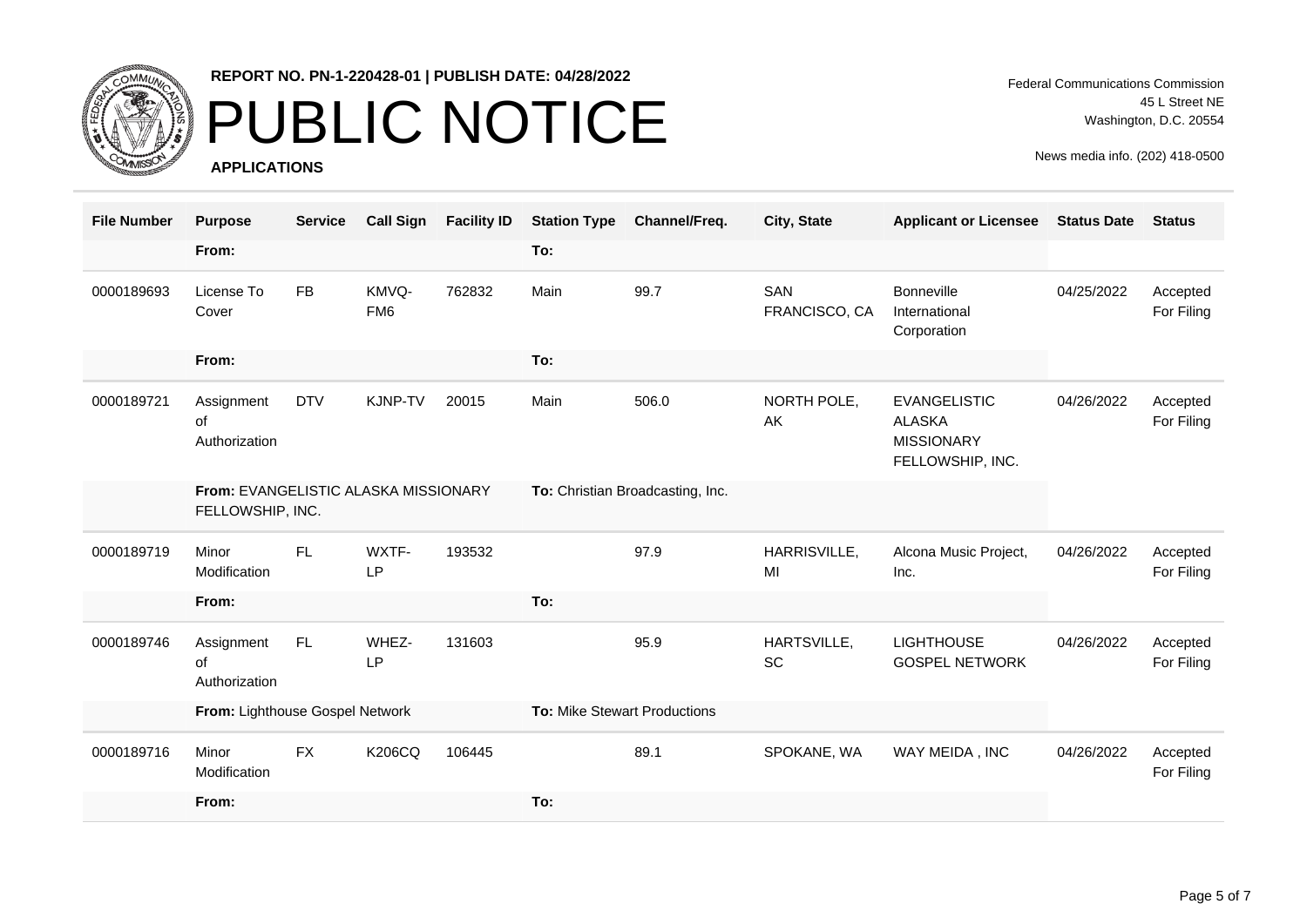

# PUBLIC NOTICE

**APPLICATIONS**

Federal Communications Commission 45 L Street NE Washington, D.C. 20554

| <b>File Number</b> | <b>Purpose</b>        | <b>Service</b> | <b>Call Sign</b>         | <b>Facility ID</b> | <b>Station Type</b> | Channel/Freq. | City, State          | <b>Applicant or Licensee</b>                              | <b>Status Date</b> | <b>Status</b>          |
|--------------------|-----------------------|----------------|--------------------------|--------------------|---------------------|---------------|----------------------|-----------------------------------------------------------|--------------------|------------------------|
| 0000189697         | License To<br>Cover   | <b>FB</b>      | KOIT-<br>FM <sub>5</sub> | 762824             | Main                | 96.5          | SAN<br>FRANCISCO, CA | <b>Bonneville</b><br>International<br>Corporation         | 04/25/2022         | Accepted<br>For Filing |
|                    | From:                 |                |                          |                    | To:                 |               |                      |                                                           |                    |                        |
| 0000189691         | License To<br>Cover   | <b>FB</b>      | KMVQ-<br>FM4             | 762830             | Main                | 99.7          | SAN<br>FRANCISCO, CA | <b>Bonneville</b><br>International<br>Corporation         | 04/25/2022         | Accepted<br>For Filing |
|                    | From:                 |                |                          |                    | To:                 |               |                      |                                                           |                    |                        |
| 0000189688         | License To<br>Cover   | ${\sf FB}$     | KBLX-<br>FM <sub>5</sub> | 762865             | Main                | 102.9         | BERKELEY, CA         | <b>Bonneville</b><br>International<br>Corporation         | 04/25/2022         | Accepted<br>For Filing |
|                    | From:                 |                |                          |                    | To:                 |               |                      |                                                           |                    |                        |
| 0000189739         | Renewal of<br>License | <b>FM</b>      | <b>WMHS</b>              | 90384              | Main                | 88.1          | PIKE CREEK,<br>DE    | <b>RED CLAY</b><br>CONSOLIDATED<br><b>SCHOOL DISTRICT</b> | 04/26/2022         | Accepted<br>For Filing |
|                    | From:                 |                |                          |                    | To:                 |               |                      |                                                           |                    |                        |
| 0000189686         | License To<br>Cover   | <b>FB</b>      | KBLX-<br>FM <sub>3</sub> | 762863             | Main                | 102.9         | BERKELEY, CA         | <b>Bonneville</b><br>International<br>Corporation         | 04/25/2022         | Accepted<br>For Filing |
|                    | From:                 |                |                          |                    | To:                 |               |                      |                                                           |                    |                        |